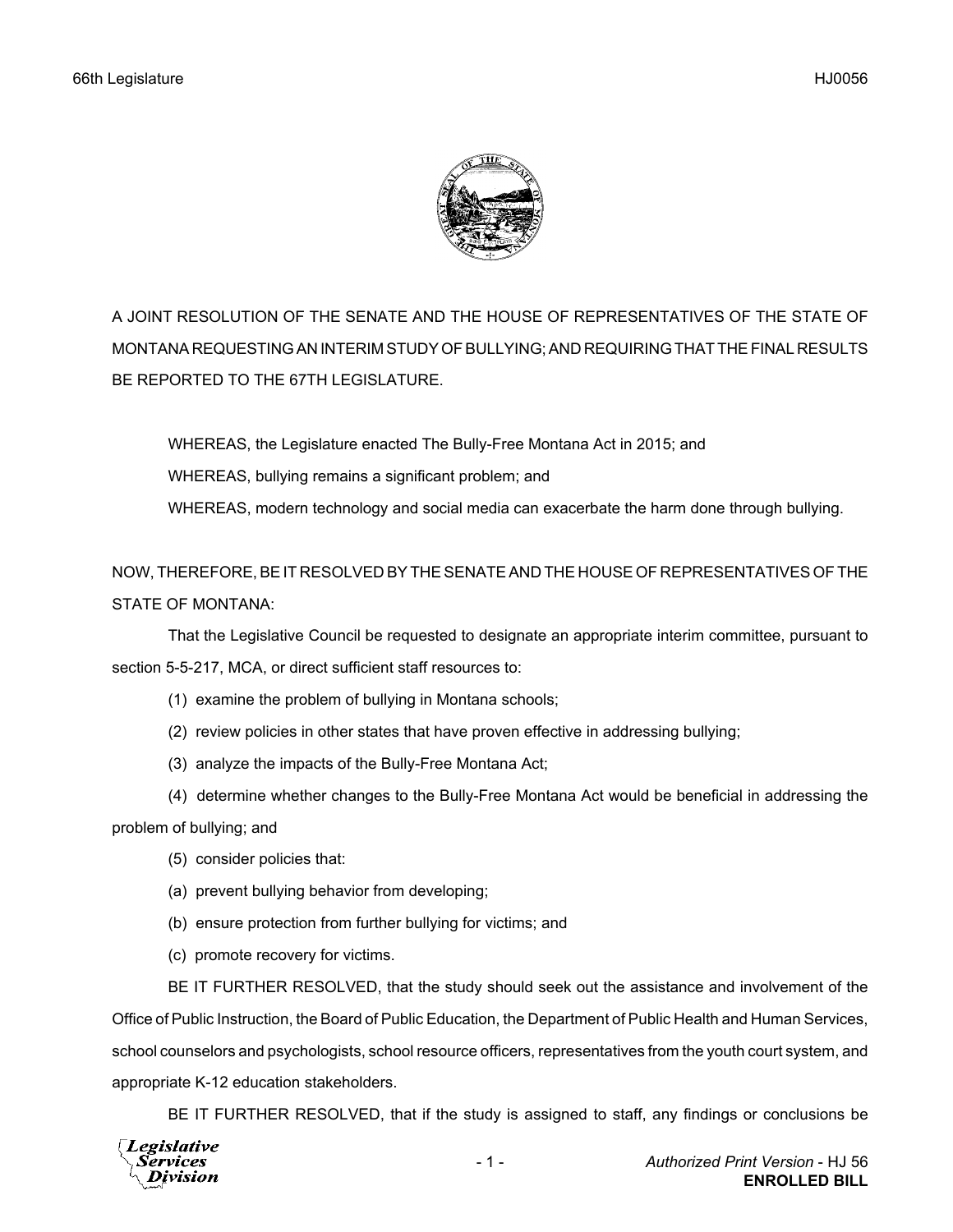presented to and reviewed by an appropriate committee designated by the Legislative Council.

BE IT FURTHER RESOLVED, that all aspects of the study, including presentation and review requirements, be concluded prior to September 15, 2020.

BE IT FURTHER RESOLVED, that the final results of the study, including any findings, conclusions, comments, or recommendations of the appropriate committee, be reported to the 67th Legislature.

- END -

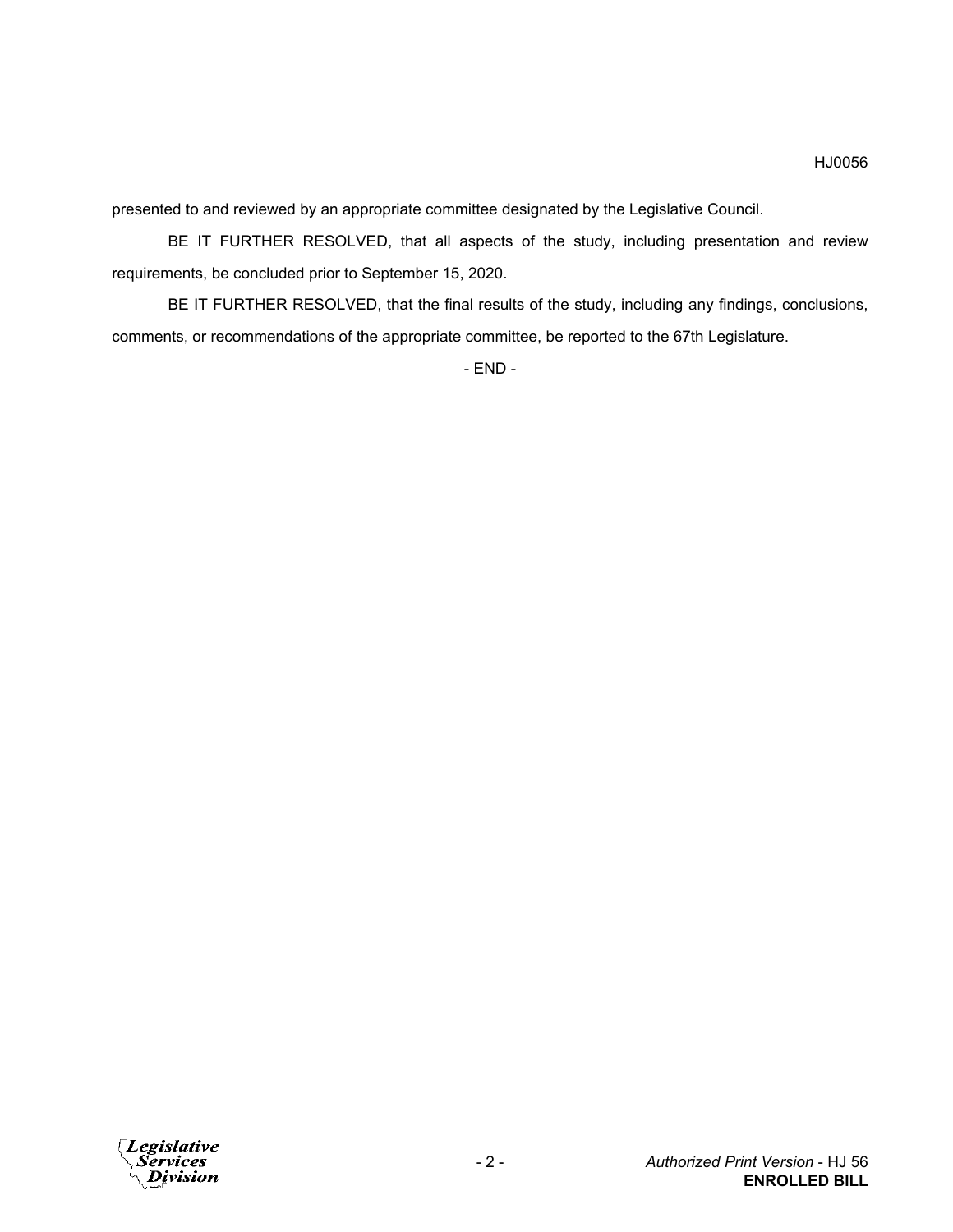I hereby certify that the within joint resolution, HJ 0056, originated in the House.

## Speaker of the House

| Signed this | day     |
|-------------|---------|
| of          | , 2019. |

## Chief Clerk of the House

## President of the Senate

| Signed this | day     |
|-------------|---------|
| 0f          | , 2019. |